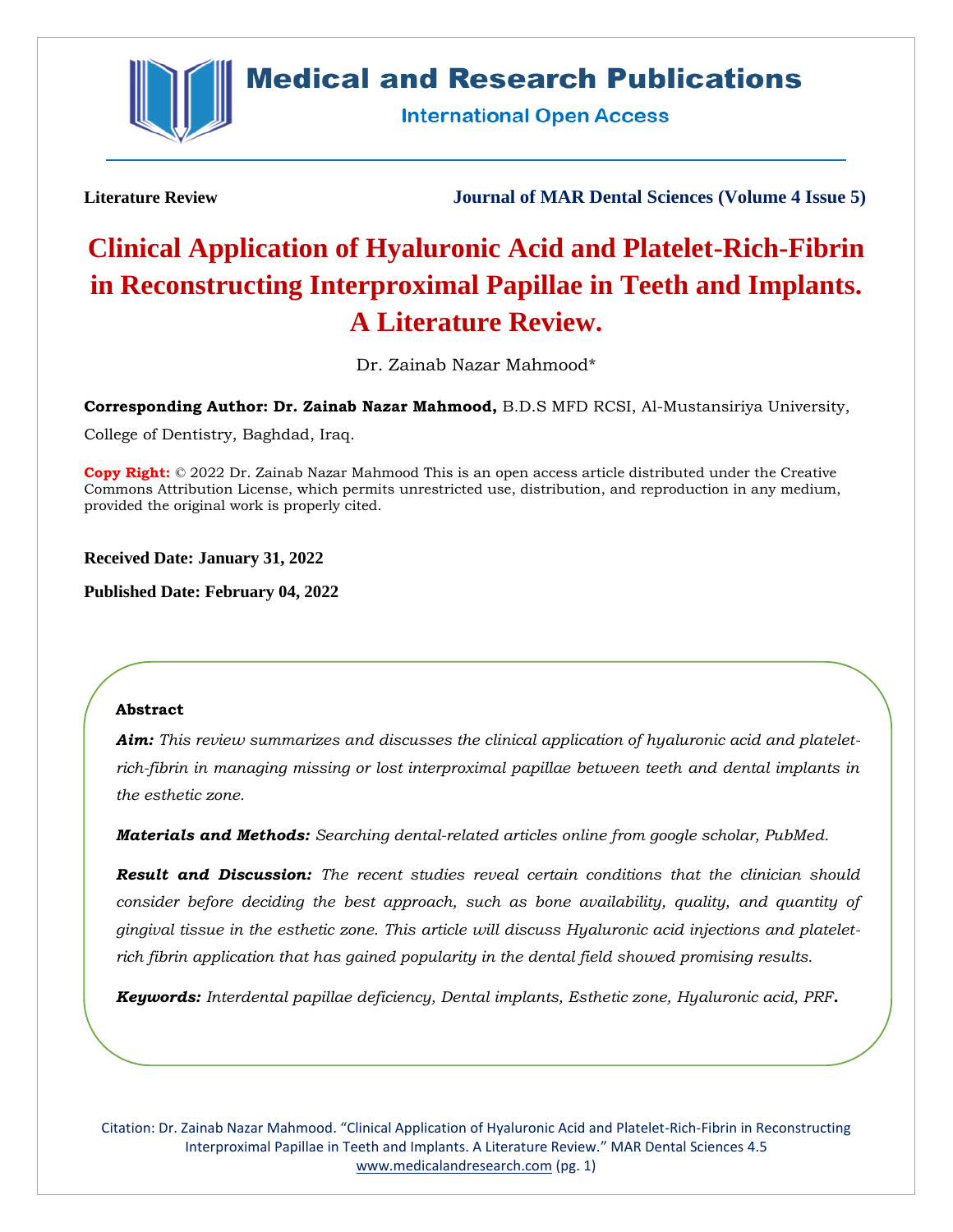#### **Introduction**

The soft tissue profile and gingival esthetic are the determinants of the esthetic success of implant dentistry. People become aware of their beauty and appearance. With this increasing awareness and demand for esthetics, clinicians face the challenge of restoring, reconstructing or rehabilitating missing interproximal papillae in the esthetic zone. The loss of interdental papillae causes black triangles, which are the most critical patients' concerns. The lack of interdental papillae leads to esthetic, phonetic, and food impaction problems. The clinicians consider these problems a significant failure in implant esthetics. Interdental papillae form part of the gingiva that occupies adjacent teeth. Management and reconstruction of interdental papillae involve surgical and nonsurgical approaches. The article discusses the application of HA and PRF in treating interproximal papillae deficiency with current methods.

Before starting any treatment, it is obligatory to analyze the Esthetic Zone. The analysis depends upon the anatomic findings: the amount and the level of available interdental papillae, gingival biotype, Bone availability, tooth morphology, Smile line, lip position, and lip mobility.

#### **The level of interproximal papillae depends upon the following parameters:**

The interdental papilla is part of the gingival tissue that occupies adjacent teeth. It aids in food deflection and plays a significant role in esthetics. The papillae have a pyramidal shape in the incisal region, extending coronally beneath the contact point. Many causes lead to the loss of interproximal papillae, such as periodontal diseases, orthodontic treatment, loss or extraction of teeth, and diastema. Tarnow et al. introduce a classification system for loss of papillary height. This system used three landmarks. They include interdental contact points, the apical facial extent of the cementoenamel junction, and the interproximal coronal extent. The classification comprises: normal when the interdental papilla fills the embrasure space and extends to the interdental contact point. Class 1 is when the interdental papilla tip lies between the interdental contact point and the most coronal extent of interproximal CEJ. Class 11 is when the interdental papilla tip lies at or apical to the interproximal CEJ and lies coronally to the apical area of the facial CEJ. Class 111 is when the tip of the interdental papilla lies at the level with or apical to the facial CEJ **[**1**]**.

Tarnow et al. conducted a study analyzing interproximal papillae presence vertically by measuring the contact area's distance to the bone crest. The study showed that the papilla was 100% present in space when the distance was <5 mm; 56% existed at 6mm, and only 26% were available when the distance was >7mm. Here it was found that the apico-coronal proximal biologic width position and dimension appear to determine papilla tip location between adjacent implants. There was a significant association between the provisionalization protocol and missing PH, which was also influenced by the horizontal distance between implants. Patient aesthetic satisfaction was high, despite a less than optimal papilla fill.**[**2**]**

Citation: Dr. Zainab Nazar Mahmood. "Clinical Application of Hyaluronic Acid and Platelet-Rich-Fibrin in Reconstructing Interproximal Papillae in Teeth and Implants. A Literature Review." MAR Dental Sciences 4.5 [www.medicalandresearch.com](http://www.medicalandresearch.com/) (pg. 2)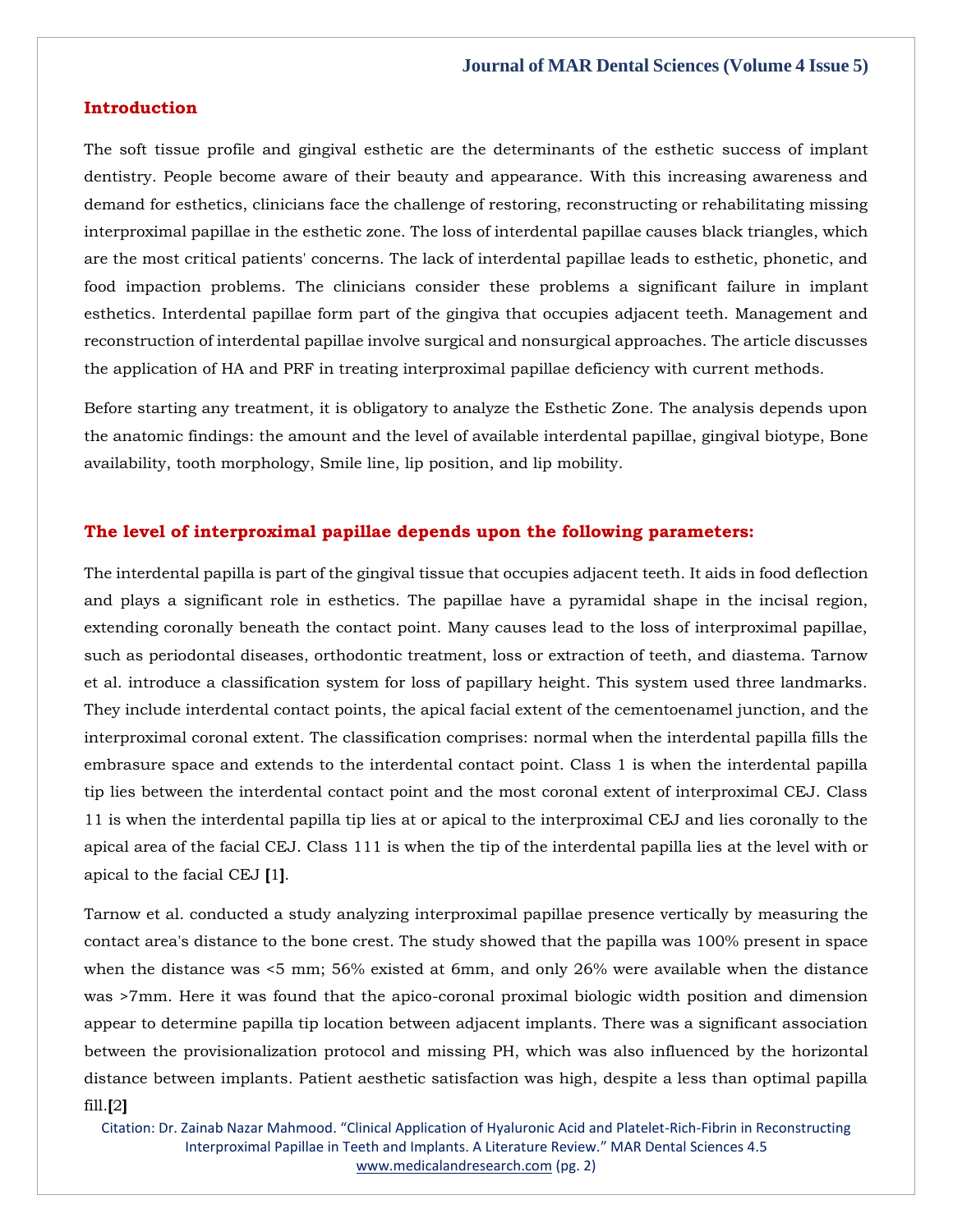Another study analyzed the relationship between the interproximal height of bone to the predictable papilla length by Salama et al. This study showed three classifications depending on the distance from the contact point to the bone crest. Class1 is 4 to 5 mm and with an optimal prognosis. Class 2 gave 6 to 7 mm with a guarded prognosis. Class 3 showed >7 mm with a poor prognosis **[**3**]**.

The horizontal distance between the dental implant and the adjacent tooth should be 1.5 mm to counterbalance bone remodeling and preserve interproximal bone peak. Many studies showed that if the inter-implant distance is  $\leq 3$  mm, the bone loss is 1.04mm [4]. Moreover, if that distance is  $> 3$ mm, the bone loss is 0.45 mm. Therefore, to have a normal inter-implant papilla, there is a need for a minimum length of 3 mm between adjacent dental implants. When examined radiographically, implants if placed less than 3mm apart it was found out that mean vertical bone resorption was 0.62 mm, and the mean horizontal component was 0.60 mm. The bone peak that extended coronally beyond an imaginary line connecting the two implant-abutment interfaces was measured, and the mean bone height preservation above this inter-implant line was 0.24 mm

#### **Gingival Thickness**

Soft tissue analysis is a critical step in managing interdental papillae deficiency. Clinicians divided the oral soft tissue into two types: keratinized and non-keratinized. Keratinized tissue is preferable to ensure tissue stability in the esthetic zone; without it, there will be a recession, bleeding on probing, plaque accumulation around the dental implant necks. Therefore, the loss of Keratinized gingiva affects dental implants' health and may lead to implant failure. Clinicians also consider the importance of the Gingival biotype analysis, which is either thick or thin. A dense fibrous and wide keratinized gingival tissue are features of tick gingival biotype. They also lack scalloping between interdental papilla and buccal gingiva. All these features give the shape of a flat periodontium. On the other hand, the thin biotype has the following characteristics: A light, delicate soft tissue, minimal keratinized gingival tissue, and a significant amount of scalloping soft tissue; whenever the clinicians find a thin biotype, soft tissue augmentation is the solution before implant placement or stage II implant covering surgery **[**6**]**.

#### **Bone Availability**

Evaluating the available bone before implant placement in the esthetic zone in three dimensions is crucial and considering bone augmentation to prevent possible dilemmas such as buccal recession, lack of interdental papillae, and poor implant positioning. Clinicians examine the interproximal bone height and thickness of available bone. They are significant to support the interdental papillae. If the distance is more than 5mm from the alveolar bone crest to the contact point, bone augmentation is the solution, such as guided bone regeneration or distraction osteogenesis **[**6**]**.

Citation: Dr. Zainab Nazar Mahmood. "Clinical Application of Hyaluronic Acid and Platelet-Rich-Fibrin in Reconstructing Interproximal Papillae in Teeth and Implants. A Literature Review." MAR Dental Sciences 4.5 [www.medicalandresearch.com](http://www.medicalandresearch.com/) (pg. 3)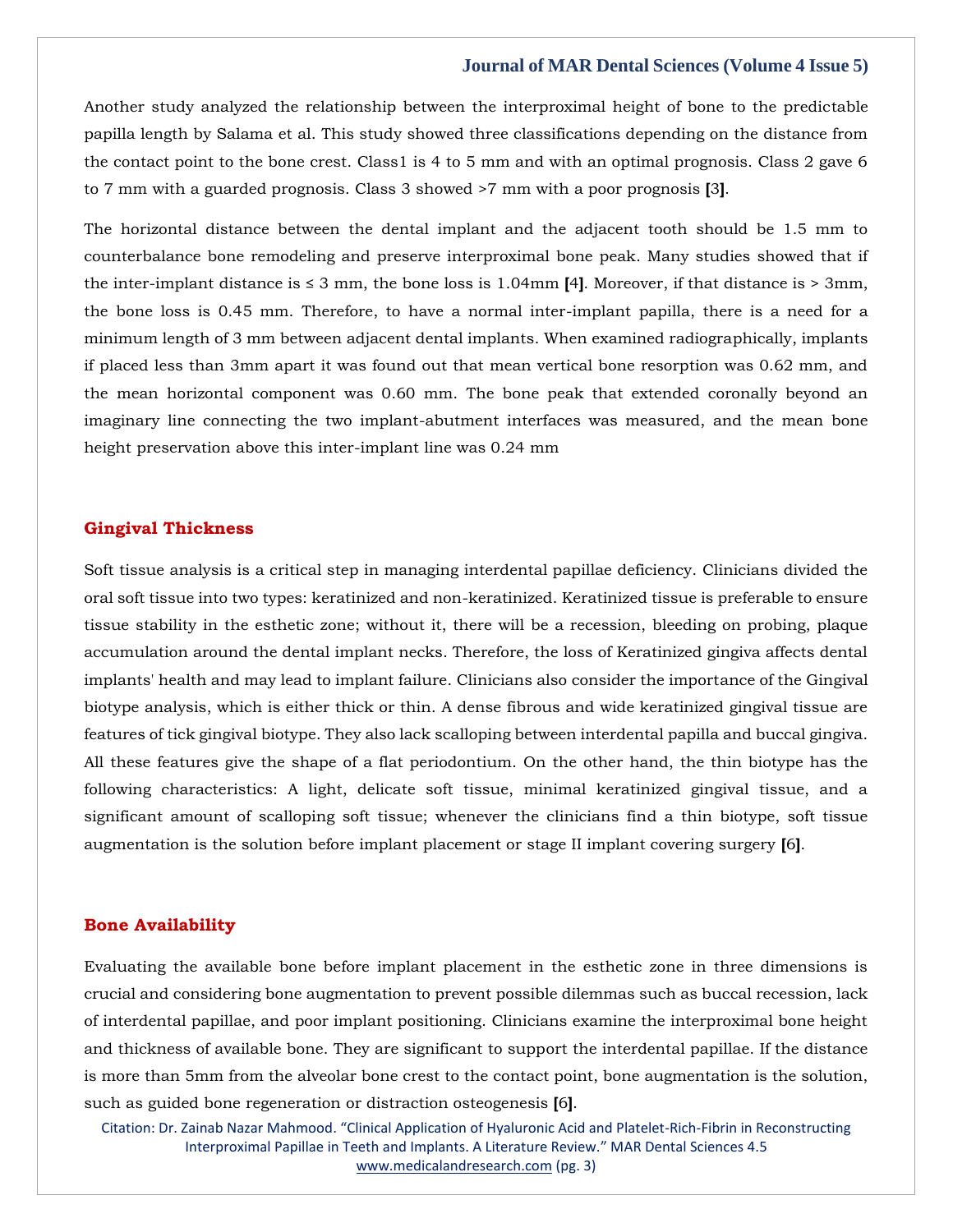#### **Dental Morphology**

Tooth morphology plays a role in determining the gingival biotype; Clinicians found that triangularshaped teeth are related to the thin periodontium. The interproximal contact location is in the coronal one-third of the crown and is associated with long thin papillae. While for the square-shaped teeth, there is an association between this form of teeth and thick periodontium. The interproximal contact area is at the middle one-third of the crown, and the papilla appears short and wide. Peri-implant plastic surgery aims at improving the esthetic aspects of smile appearance and masticatory function. Enhancement of the esthetic appearance can lend significant support to patients wishing to experience more effective and successful interactions with others in personal, social and workplace situations.

#### **Role of HA and PRF in reconstructing interdental papillae:**

**Hyaluronic acid application:** Hyaluronic acid is a glycosaminoglycan located in extracellular tissue in the human body. HA allows cell adhesion and proliferation. Non-cross linked and crossed linked HA has also been used to treat periodontitis and gingival recession. It also enhances wound healing and accelerated periodontal repair and regeneration because hyaluronic acid has shown anti-inflammatory, anti-oedematous, and anti-bacterial effects for the treatment of periodontal disease, which is mainly caused by the microorganisms present in subgingival plaque8. It allows interaction of growth factors, regulates osmotic pressure, and enhances tissue lubrication, which helps maintain tissue structural and homeostatic integrity of tissues, hence resulting in a beneficial effect on interdental papilla **[**9**]**. Clinicians started to use hyaluronic acid because of its following characteristics: bacteriostatic, fungistatic, anti-edematous, anti-inflammatory, and osteoinductive features; these characteristics make it safe to treat missing papillae and gingival embrasures.it aids in an implant-supported crown as well.**[**10**]** Becker et al. showed that injection of hyaluronic acid that small papillary deficiencies between implants and teeth can be enhanced by injection of a hyaluronic gel. Improvements were maintained for a range of 6 to 25 months. enhanced minor papillary deficiencies between implants and teeth **[**11**]**.

When using HA, the clinicians have found few complications, including pain and swelling discomfort after injection lasted longer, because the hygroscopic feature of hyaluronic acid that absorbs water into the tissues resulted in the swelling of the lips and compresses the blood vessels **[**8,10**]**.

Citation: Dr. Zainab Nazar Mahmood. "Clinical Application of Hyaluronic Acid and Platelet-Rich-Fibrin in Reconstructing Clinicians have conflicting viewpoints on hyaluronic acid injection outcomes. Some clinicians believe that interdental papillae and peri-implant papillae showed none or little change after the injection, and the amount used in the injection was not enough. They think that hyaluronic acid increased the interdental papillae volume by water absorption. They also suggest that desirable results in the interdental papillae and gum tissue differed from the results in the skin when they applied hyaluronic acid. The lack of elastic fibers in attached gingiva and peri-implant mucosa limits tissue expansion after injection. The peri-implant mucosa has reduced blood supply because of periodontal ligament lacking

Interproximal Papillae in Teeth and Implants. A Literature Review." MAR Dental Sciences 4.5 [www.medicalandresearch.com](http://www.medicalandresearch.com/) (pg. 4)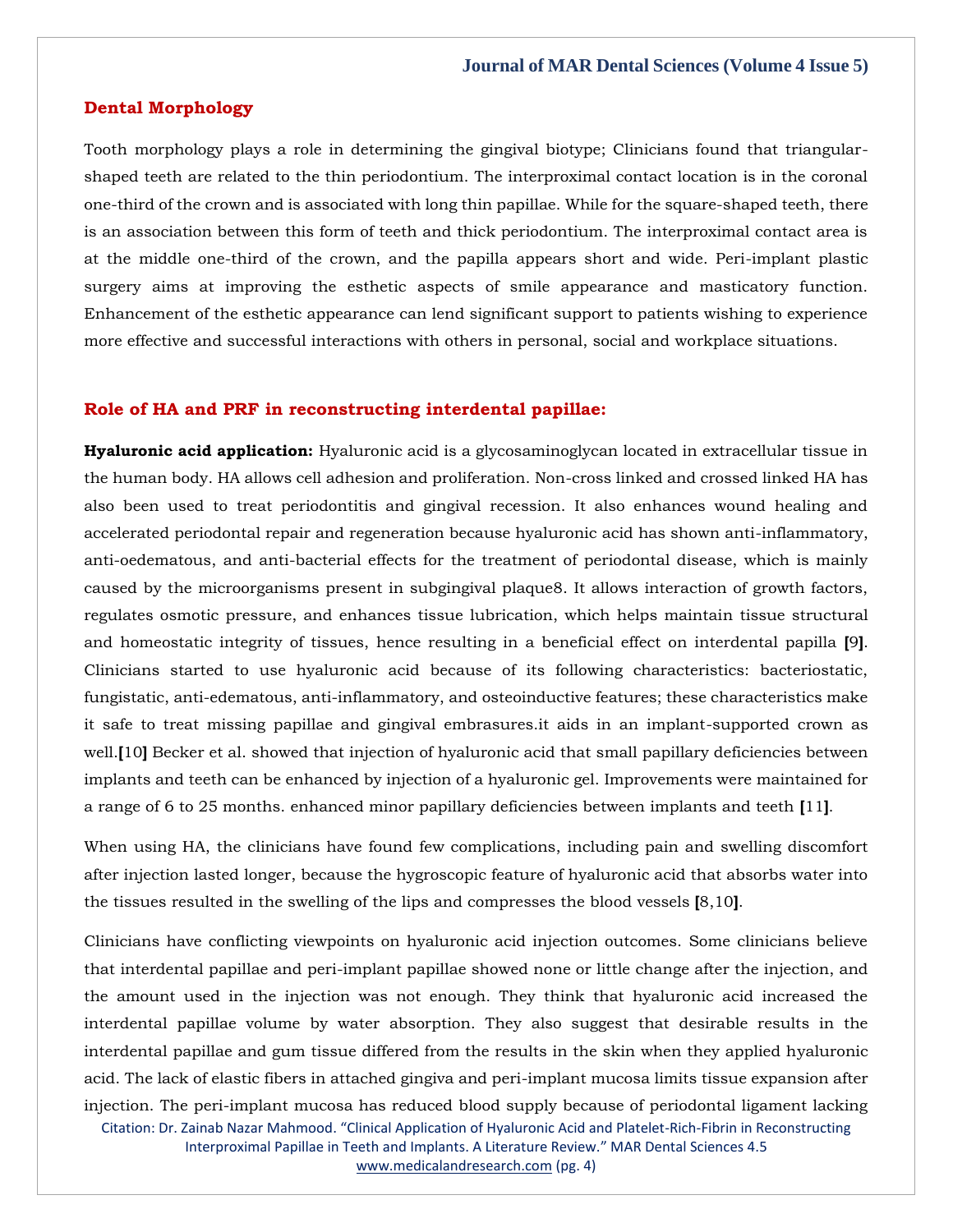and few fibroblasts compared to normal gingival tissue, which gives unsatisfactory outcomes after hyaluronic acid injection. Therefore, the clinicians suggest separating gingival tissue from the underlying periosteum and injecting hyaluronic acid **[**10**]**.

The researchers considered the concentration of HA an essential factor in the management of interdental papilla loss that might occur due to several reasons as a consequence of periodontal surgery, trauma, and others. They have discovered different results when applying varying concentrations of HA into the gingival tissue. The study purpose was to present HA gel in three concentrations, 1%, 2%, and 5% of HA, to evaluate its efficiency in enhancing short interdental papillae. 5% of HA gave highly significant results; the clinical measurements resulted in 19% after one month, 20% after three, and 18% after six months. Photographic analysis showed about 41% after one month, 42% after two months, and 39% after six months. Researchers concluded that the usage of 5% HA is effective for restoring deficient interdental papillae with the slightest rebound after six months **[**12,13**]**.

Most clinicians reported excellent results when using HA to reconstruct missing interdental papillae; they have found that HA enhanced wound healing and expedited periodontal repair and generation8. The case selection regarded the size of the black triangle available, amount of bone loss, and degree of oral tissue deformities—the less the bone or soft tissue loss, the better the results. Hyaluronic acid injection efficacy depends significantly on the contact point (CP) and bone crest (BC) distance. Researchers have found that a 4-6mm (CP-BC) distance will show complete interdental papillae reconstruction. Areas that are more than 6mm will have less interdental papillae coverage. Some studies showed that the combination of autologous bone graft and HA has promising results when applied to infra-bony defects **[**14**]**.

#### **PRF application**

Platelet-rich-fibrin is a second-generation PRP that belongs to a new generation of platelet concentrate with simplified processing and without biochemical blood handling. It has a low thrombin concentrate as a matrix for endothelial cells and fibroblast migration. It allows rapid angiogenesis and fibrin remodeling and is necessary for superficial and cutaneous healing. It contains cytokines, circulating progenitor cells, and growth factors such as PDGF, TGF-b, and VEGF.PRF highlights an accelerated tissue cicatrization due to the development of effective neovascularization, accelerated wound closing with fast cicatricial tissue remodeling, and nearly total absence of infectious events. **[**15-17**]**. The PRF is easy to produce, inexpensive with ideal healing properties. PRF acts like a fibrin glue that keeps the flap stable, enhances new blood vessels formation, and reduces necrosis and flap shrinkage18. Fibrin network structure in PRF is the main factor in tissue healing processes. But it is also seen that slow fibrin polymerization during PRF processing leads to the intrinsic incorporation of platelet cytokines and glycanic chains in the fibrin meshes. This result would imply that PRF, unlike the other platelet

Citation: Dr. Zainab Nazar Mahmood. "Clinical Application of Hyaluronic Acid and Platelet-Rich-Fibrin in Reconstructing Interproximal Papillae in Teeth and Implants. A Literature Review." MAR Dental Sciences 4.5 [www.medicalandresearch.com](http://www.medicalandresearch.com/) (pg. 5)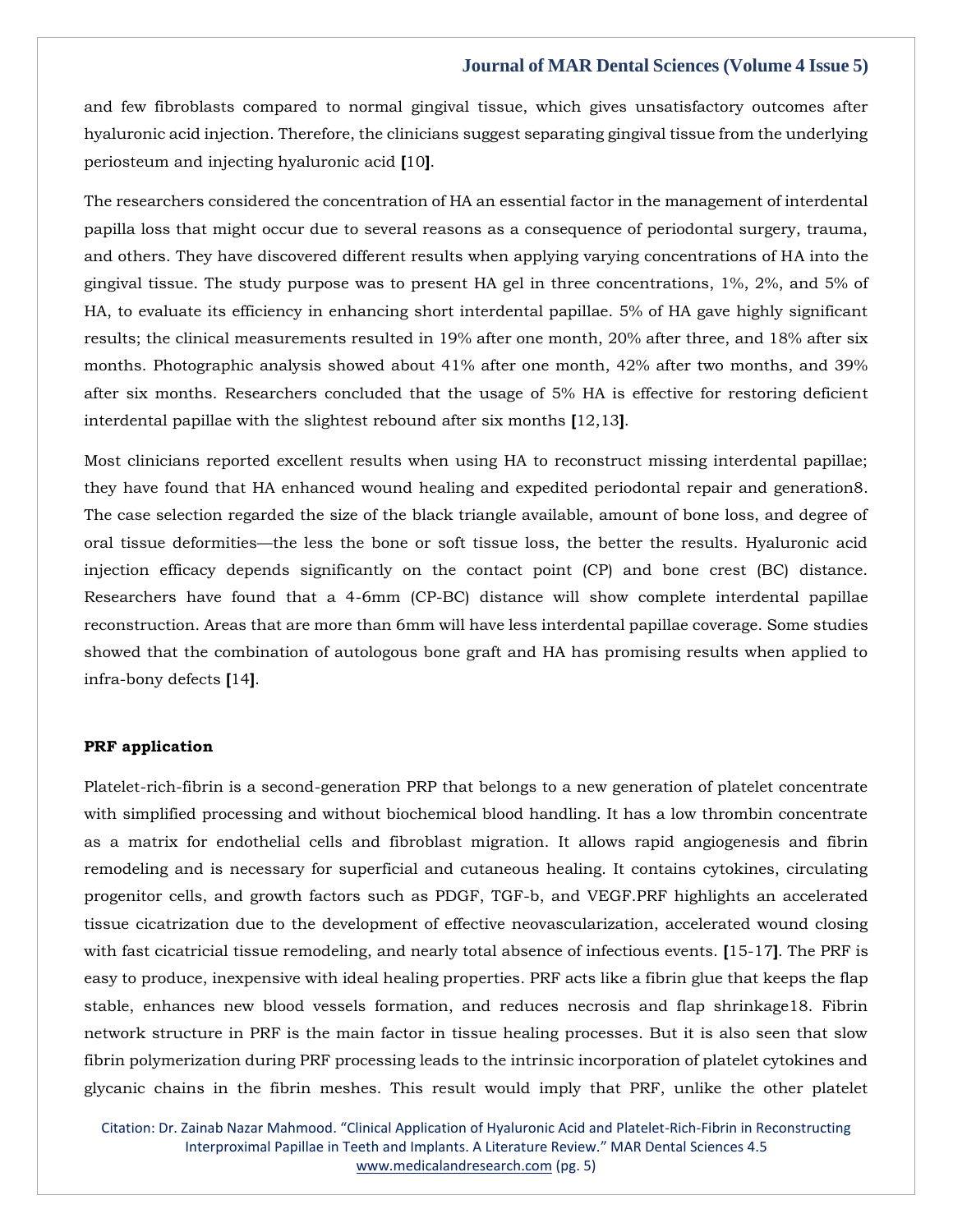concentrates, would be able to progressively release cytokines during fibrin matrix remodeling; such a mechanism might explain the clinically observed healing properties of PRF **[**16**]**.

Researchers investigated the effectiveness of cross-linked HA and Leucocyte-PRF on fibroblast viability and proliferation in vitro. Leukocyte- and platelet-rich fibrin (L-PRF) is an autologous derived platelet and leukocyte concentrate. The L-PRF has played a significant role in surgical implantology and procedures that involve hard and soft tissue augmentation. The growth factors associated with L-PRF enhanced wound healing and decreased healing time. HA is a component of the extracellular matrix of the skin, bone, and periodontal ligament. It stimulates cell adhesion and migration as well as has antiinflammatory effects. There are two types of HA, cross-linked and non-cross-linked. In this study, the researchers compared the combination of L-PRF and CL-HA with two other groups that contained only either L-PRF or CL-HA. The highest cell viability and proliferation were associated with the L-PRF group. Cellular activity and proliferation were related to the HA group and increased from day 1 to day 8. CL-HA combined with the L-PRF group demonstrated lower cells than the other groups **[**19**]**.

The clinicians used PRF in many techniques, such as filling the peri-implant gap in the anterior region in the pouch flap technique **[**15**]**.

Clinicians also conducted a study showing that split-thickness flap (STF) surgery combined with PRF or connective tissue graft (CTG) may effectively increase interdental papilla height **[**18**]**. Clinicians also used multilayered rich fibrin PRF resorbable membranes as a barrier membrane in some instances, especially those related to bone augmentation and soft tissue regeneration and bone generation. **[**20**]**.

I-PRF also has similar properties as PRF and in addition to that, it is available in injectable form. As if is a liquid concentrate, its growth factors and other components are not encapsulated in a fibrin matrix and neither are readily available. But the major advantages of i-PRF over other platelet concentrates have been proposed to be due to the slow speed concept of blood centrifugation. Also, it has a higher concentration of growth hormones.

I-PRF forms a small clot that acts as a dynamic hydrogel. It contains more regenerative cells and leukocytes, which play a role in wound healing and tissue regeneration. I-RPF was used for papilla reconstruction by repeated injection over 3 months until favorable results were obtained which seemed to be stable at 6 months follow-up. Thus i-PRF can serve as an easy to prepare and use alternative for gaining the interdental papillary height with excellent results. The result was that papillae had filled the embrasure space with a harmonious relationship with other teeth—a noticeable improvement in gingival tissue **[**21**]**.

Citation: Dr. Zainab Nazar Mahmood. "Clinical Application of Hyaluronic Acid and Platelet-Rich-Fibrin in Reconstructing Interproximal Papillae in Teeth and Implants. A Literature Review." MAR Dental Sciences 4.5 [www.medicalandresearch.com](http://www.medicalandresearch.com/) (pg. 6)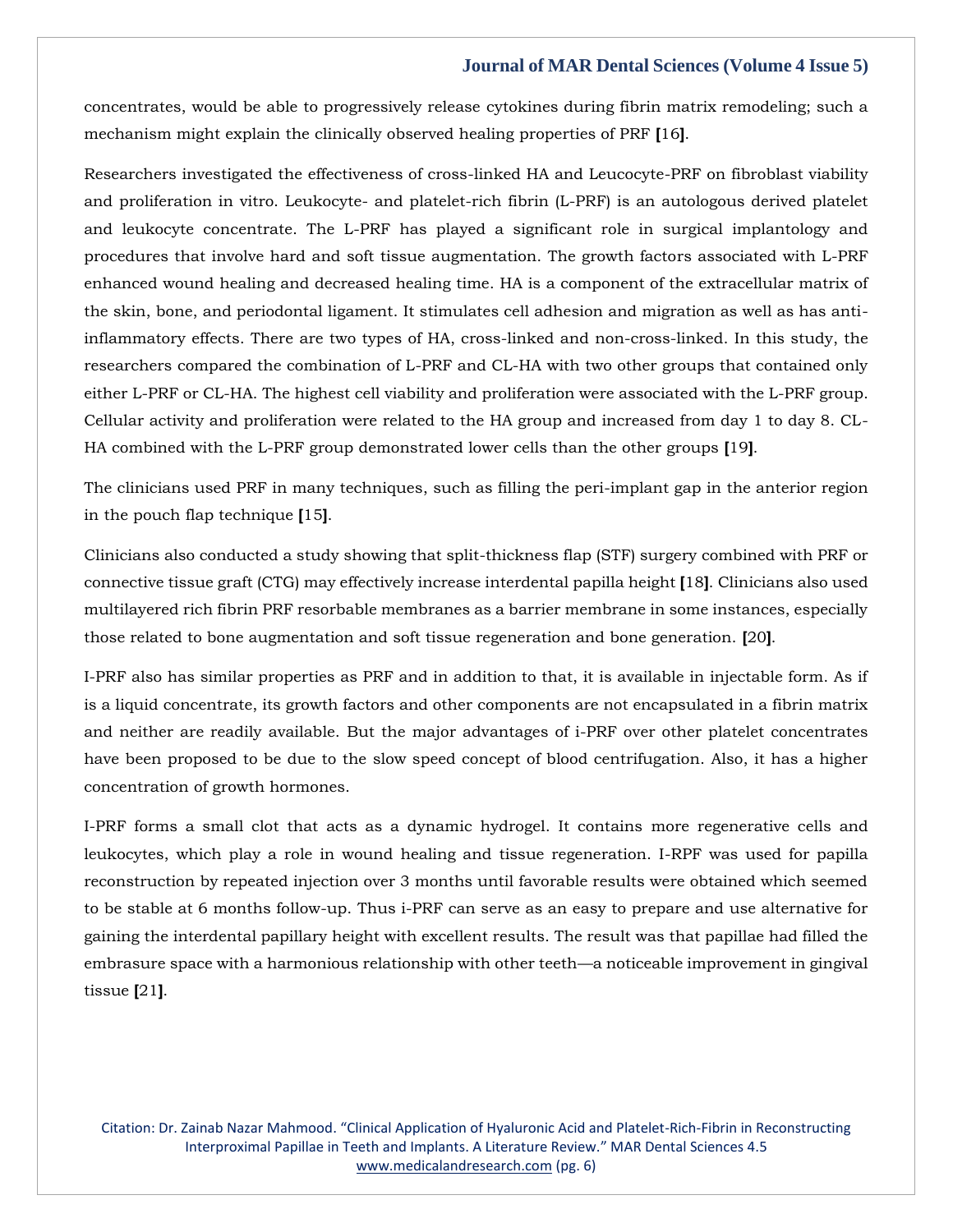#### **Conclusion**

The clinical application of both Hyaluronic acid and PFR has become popular in managing short interdental papillae in implants and teeth. Most cases showed successful results when using either HA or PRF with an eliminating black triangle. Thorough Research is necessary to evaluate the effect of these products on more case studies. Researchers should do more randomized clinical trials and investigate HA and PRF combined with different materials like bone grafts.

#### **References**

1.Nordland WP, Tarnow DP. [A classification system for loss of papillary height. Journal of](https://www.google.com/search?q=A+classification+system+for+loss+of+papillary+height&oq=A+classification+system+for+loss+of+papillary+height&aqs=chrome..69i57.362j0j7&sourceid=chrome&ie=UTF-8)  [periodontology. 1998 Oct 1;69\(10\):1124-6.](https://www.google.com/search?q=A+classification+system+for+loss+of+papillary+height&oq=A+classification+system+for+loss+of+papillary+height&aqs=chrome..69i57.362j0j7&sourceid=chrome&ie=UTF-8)

2[.Tarnow DP, Magner AW, Fletcher P. The effect of the distance from the contact point to the crest of](https://www.google.com/search?q=The+effect+of+the+distance+from+the+contact+point+to+the+crest+of+bone+on+the+presence+or+absence+of+the+interproximal+dental+papilla&sxsrf=APq-WBvG97kNZK6gxx1jEqrCYgeQTqTytw%3A1643812673651&ei=QZf6Yd6fJ5io3LUP74mB4AI&ved=0ahUKEwiexPWzn-H1AhUYFLcAHe9EACwQ4dUDCA4&uact=5&oq=The+effect+of+the+distance+from+the+contact+point+to+the+crest+of+bone+on+the+presence+or+absence+of+the+interproximal+dental+papilla&gs_lcp=Cgdnd3Mtd2l6EAMyBwgjEOoCECcyBwgjEOoCECcyBwgjEOoCECcyBwgjEOoCECcyBwgjEOoCECcyBwgjEOoCECcyBwgjEOoCECcyBwgjEOoCECcyBwgjEOoCECcyBwgjEOoCECdKBAhBGABKBAhGGABQwwVYwwVgpwdoAXAAeACAAQCIAQCSAQCYAQCgAQGgAQKwAQrAAQE&sclient=gws-wiz)  [bone on the presence or absence of the interproximal dental papilla. Journal of periodontology. 1992](https://www.google.com/search?q=The+effect+of+the+distance+from+the+contact+point+to+the+crest+of+bone+on+the+presence+or+absence+of+the+interproximal+dental+papilla&sxsrf=APq-WBvG97kNZK6gxx1jEqrCYgeQTqTytw%3A1643812673651&ei=QZf6Yd6fJ5io3LUP74mB4AI&ved=0ahUKEwiexPWzn-H1AhUYFLcAHe9EACwQ4dUDCA4&uact=5&oq=The+effect+of+the+distance+from+the+contact+point+to+the+crest+of+bone+on+the+presence+or+absence+of+the+interproximal+dental+papilla&gs_lcp=Cgdnd3Mtd2l6EAMyBwgjEOoCECcyBwgjEOoCECcyBwgjEOoCECcyBwgjEOoCECcyBwgjEOoCECcyBwgjEOoCECcyBwgjEOoCECcyBwgjEOoCECcyBwgjEOoCECcyBwgjEOoCECdKBAhBGABKBAhGGABQwwVYwwVgpwdoAXAAeACAAQCIAQCSAQCYAQCgAQGgAQKwAQrAAQE&sclient=gws-wiz)  [Dec;63\(12\):995-6.](https://www.google.com/search?q=The+effect+of+the+distance+from+the+contact+point+to+the+crest+of+bone+on+the+presence+or+absence+of+the+interproximal+dental+papilla&sxsrf=APq-WBvG97kNZK6gxx1jEqrCYgeQTqTytw%3A1643812673651&ei=QZf6Yd6fJ5io3LUP74mB4AI&ved=0ahUKEwiexPWzn-H1AhUYFLcAHe9EACwQ4dUDCA4&uact=5&oq=The+effect+of+the+distance+from+the+contact+point+to+the+crest+of+bone+on+the+presence+or+absence+of+the+interproximal+dental+papilla&gs_lcp=Cgdnd3Mtd2l6EAMyBwgjEOoCECcyBwgjEOoCECcyBwgjEOoCECcyBwgjEOoCECcyBwgjEOoCECcyBwgjEOoCECcyBwgjEOoCECcyBwgjEOoCECcyBwgjEOoCECcyBwgjEOoCECdKBAhBGABKBAhGGABQwwVYwwVgpwdoAXAAeACAAQCIAQCSAQCYAQCgAQGgAQKwAQrAAQE&sclient=gws-wiz)

3[.Salama H, Salama M, Garber D, Adar P. Developing optimal peri](https://www.google.com/search?q=Developing+optimal+peri%E2%80%90implant+papillae+within+the+esthetic+zone%3A+guided+soft+tissue+augmentation&sxsrf=APq-WBtYSETDw0UWYe1p9_A7OlSF75vSDw%3A1643812690343&ei=Upf6YY-uFOT7z7sPyNqMsAo&ved=0ahUKEwiPn_C7n-H1AhXk_XMBHUgtA6YQ4dUDCA4&uact=5&oq=Developing+optimal+peri%E2%80%90implant+papillae+within+the+esthetic+zone%3A+guided+soft+tissue+augmentation&gs_lcp=Cgdnd3Mtd2l6EAM6BwgjEOoCECdKBAhBGABKBAhGGABQ_QVY_QVgnAhoAXACeACAAegBiAHoAZIBAzItMZgBAKABAaABArABCsABAQ&sclient=gws-wiz)‐implant papillae within the esthetic zone: [guided soft tissue augmentation. Journal of Esthetic and Restorative Dentistry. 1995](https://www.google.com/search?q=Developing+optimal+peri%E2%80%90implant+papillae+within+the+esthetic+zone%3A+guided+soft+tissue+augmentation&sxsrf=APq-WBtYSETDw0UWYe1p9_A7OlSF75vSDw%3A1643812690343&ei=Upf6YY-uFOT7z7sPyNqMsAo&ved=0ahUKEwiPn_C7n-H1AhXk_XMBHUgtA6YQ4dUDCA4&uact=5&oq=Developing+optimal+peri%E2%80%90implant+papillae+within+the+esthetic+zone%3A+guided+soft+tissue+augmentation&gs_lcp=Cgdnd3Mtd2l6EAM6BwgjEOoCECdKBAhBGABKBAhGGABQ_QVY_QVgnAhoAXACeACAAegBiAHoAZIBAzItMZgBAKABAaABArABCsABAQ&sclient=gws-wiz)  [May;7\(3\):125-9.](https://www.google.com/search?q=Developing+optimal+peri%E2%80%90implant+papillae+within+the+esthetic+zone%3A+guided+soft+tissue+augmentation&sxsrf=APq-WBtYSETDw0UWYe1p9_A7OlSF75vSDw%3A1643812690343&ei=Upf6YY-uFOT7z7sPyNqMsAo&ved=0ahUKEwiPn_C7n-H1AhXk_XMBHUgtA6YQ4dUDCA4&uact=5&oq=Developing+optimal+peri%E2%80%90implant+papillae+within+the+esthetic+zone%3A+guided+soft+tissue+augmentation&gs_lcp=Cgdnd3Mtd2l6EAM6BwgjEOoCECdKBAhBGABKBAhGGABQ_QVY_QVgnAhoAXACeACAAegBiAHoAZIBAzItMZgBAKABAaABArABCsABAQ&sclient=gws-wiz)

4[.Thoma DS, Mühlemann S, Jung RE. Critical soft](https://www.google.com/search?q=Critical+soft%E2%80%90tissue+dimensions+with+dental+implants+and+treatment+concepts&sxsrf=APq-WBt_TJNaNEsyZbUOhq5uM5PUxXjtKw%3A1643812705709&ei=YZf6Ye_qKvXez7sPjPGD8Ao&ved=0ahUKEwivn5rDn-H1AhV173MBHYz4AK4Q4dUDCA4&uact=5&oq=Critical+soft%E2%80%90tissue+dimensions+with+dental+implants+and+treatment+concepts&gs_lcp=Cgdnd3Mtd2l6EAMyBggAEBYQHjoHCCMQ6gIQJ0oECEEYAEoECEYYAFCgBVigBWDcB2gBcAB4AIABhgKIAYYCkgEDMi0xmAEAoAEBoAECsAEKwAEB&sclient=gws-wiz)-tissue dimensions with dental implants and [treatment concepts. Periodontology 2000. 2014 Oct;66\(1\):106-18.](https://www.google.com/search?q=Critical+soft%E2%80%90tissue+dimensions+with+dental+implants+and+treatment+concepts&sxsrf=APq-WBt_TJNaNEsyZbUOhq5uM5PUxXjtKw%3A1643812705709&ei=YZf6Ye_qKvXez7sPjPGD8Ao&ved=0ahUKEwivn5rDn-H1AhV173MBHYz4AK4Q4dUDCA4&uact=5&oq=Critical+soft%E2%80%90tissue+dimensions+with+dental+implants+and+treatment+concepts&gs_lcp=Cgdnd3Mtd2l6EAMyBggAEBYQHjoHCCMQ6gIQJ0oECEEYAEoECEYYAFCgBVigBWDcB2gBcAB4AIABhgKIAYYCkgEDMi0xmAEAoAEBoAECsAEKwAEB&sclient=gws-wiz)

5. Tarnow D, Cho SC, Wallace SS. The effect of inter-implant distance on the height of inter-implant bone [crest. Journal of periodontology. 2000 Apr;71\(4\):546-9.](https://www.google.com/search?q=The+effect+of+inter%E2%80%90implant+distance+on+the+height+of+inter%E2%80%90implant+bone+crest&sxsrf=APq-WBvv4XDDjNhvMgudvlxG5udqrUvDmw%3A1643812722791&ei=cpf6YbTZL76F4t4Pn4W54Ak&ved=0ahUKEwi02qzLn-H1AhW-gtgFHZ9CDpwQ4dUDCA4&uact=5&oq=The+effect+of+inter%E2%80%90implant+distance+on+the+height+of+inter%E2%80%90implant+bone+crest&gs_lcp=Cgdnd3Mtd2l6EAMyBwgjEOoCECcyBwgjEOoCECcyBwgjEOoCECcyBwgjEOoCECcyBwgjEOoCECcyBwgjEOoCECcyBwgjEOoCECcyBwgjEOoCECcyBwgjEOoCECcyBwgjEOoCECdKBAhBGABKBAhGGABQ8gRY8gRgogdoAXAAeACAAQCIAQCSAQCYAQCgAQGgAQKwAQrAAQE&sclient=gws-wiz)

6[.Bashutski JD, Wang HL. Common implant esthetic complications. Implant dentistry. 2007 Dec](https://www.google.com/search?q=Common+implant+esthetic+complications&sxsrf=APq-WBuiw4vD4Yndz-_5wVomqmFfPBFWDw%3A1643812743783&ei=h5f6YcmZL9mE4t4PhqKtqAI&ved=0ahUKEwiJ-a3Vn-H1AhVZgtgFHQZRCyUQ4dUDCA4&uact=5&oq=Common+implant+esthetic+complications&gs_lcp=Cgdnd3Mtd2l6EAMyBwgjEOoCECcyBwgjEOoCECcyBwgjEOoCECcyBwgjEOoCECcyBwgjEOoCECcyBwgjEOoCECcyBwgjEOoCECcyBwgjEOoCECcyBwgjEOoCECcyBwgjEOoCECdKBAhBGABKBAhGGABQ7wRY7wRglQdoAXACeACAAQCIAQCSAQCYAQCgAQGgAQKwAQrAAQE&sclient=gws-wiz)  [1;16\(4\):340-8.](https://www.google.com/search?q=Common+implant+esthetic+complications&sxsrf=APq-WBuiw4vD4Yndz-_5wVomqmFfPBFWDw%3A1643812743783&ei=h5f6YcmZL9mE4t4PhqKtqAI&ved=0ahUKEwiJ-a3Vn-H1AhVZgtgFHQZRCyUQ4dUDCA4&uact=5&oq=Common+implant+esthetic+complications&gs_lcp=Cgdnd3Mtd2l6EAMyBwgjEOoCECcyBwgjEOoCECcyBwgjEOoCECcyBwgjEOoCECcyBwgjEOoCECcyBwgjEOoCECcyBwgjEOoCECcyBwgjEOoCECcyBwgjEOoCECcyBwgjEOoCECdKBAhBGABKBAhGGABQ7wRY7wRglQdoAXACeACAAQCIAQCSAQCYAQCgAQGgAQKwAQrAAQE&sclient=gws-wiz)

7[.Palacci P, Nowzari H. Soft tissue enhancement around dental implants. Periodontology 2000. 2008](https://www.google.com/search?q=Soft+tissue+enhancement+around+dental+implants&sxsrf=APq-WBtD2tGaVIV7bGO-p1UuRLunPGwKeQ%3A1643812758482&ei=lpf6YYv0HISF4t4P2Pi2oAY&ved=0ahUKEwiLl6_cn-H1AhWEgtgFHVi8DWQQ4dUDCA4&uact=5&oq=Soft+tissue+enhancement+around+dental+implants&gs_lcp=Cgdnd3Mtd2l6EAMyBwgjEOoCECcyBwgjEOoCECcyBwgjEOoCECcyBwgjEOoCECcyBwgjEOoCECcyBwgjEOoCECcyBwgjEOoCECcyBwgjEOoCECcyBwgjEOoCECcyBwgjEOoCECdKBAhBGABKBAhGGABQ7wRY7wRg8QZoAXAAeACAAQCIAQCSAQCYAQCgAQGgAQKwAQrAAQE&sclient=gws-wiz)  [Jun;47\(1\):113-32.](https://www.google.com/search?q=Soft+tissue+enhancement+around+dental+implants&sxsrf=APq-WBtD2tGaVIV7bGO-p1UuRLunPGwKeQ%3A1643812758482&ei=lpf6YYv0HISF4t4P2Pi2oAY&ved=0ahUKEwiLl6_cn-H1AhWEgtgFHVi8DWQQ4dUDCA4&uact=5&oq=Soft+tissue+enhancement+around+dental+implants&gs_lcp=Cgdnd3Mtd2l6EAMyBwgjEOoCECcyBwgjEOoCECcyBwgjEOoCECcyBwgjEOoCECcyBwgjEOoCECcyBwgjEOoCECcyBwgjEOoCECcyBwgjEOoCECcyBwgjEOoCECcyBwgjEOoCECdKBAhBGABKBAhGGABQ7wRY7wRg8QZoAXAAeACAAQCIAQCSAQCYAQCgAQGgAQKwAQrAAQE&sclient=gws-wiz)

8[.Zhang Y, Hong G, Zhang Y, Sasaki K, Wu H. Minimally invasive procedures for deficient interdental](https://www.google.com/search?q=Minimally+invasive+procedures+for+deficient+interdental+papillae%3A+A+review&sxsrf=APq-WBtg7iWwW-wPm0QEx1lkGNdzKjkeMw%3A1643812772870&ei=pJf6YZzONPK_8QO0r4TYDQ&ved=0ahUKEwicsJ3jn-H1AhXyX3wKHbQXAdsQ4dUDCA4&uact=5&oq=Minimally+invasive+procedures+for+deficient+interdental+papillae%3A+A+review&gs_lcp=Cgdnd3Mtd2l6EAM6BwgjEOoCECdKBAhBGABKBAhGGABQsgVYsgVg3AdoAXACeACAAYQCiAGEApIBAzItMZgBAKABAaABArABCsABAQ&sclient=gws-wiz)  [papillae: A review. Journal of Esthetic and Restorative Dentistry. 2020 Jul;32\(5\):463-71.](https://www.google.com/search?q=Minimally+invasive+procedures+for+deficient+interdental+papillae%3A+A+review&sxsrf=APq-WBtg7iWwW-wPm0QEx1lkGNdzKjkeMw%3A1643812772870&ei=pJf6YZzONPK_8QO0r4TYDQ&ved=0ahUKEwicsJ3jn-H1AhXyX3wKHbQXAdsQ4dUDCA4&uact=5&oq=Minimally+invasive+procedures+for+deficient+interdental+papillae%3A+A+review&gs_lcp=Cgdnd3Mtd2l6EAM6BwgjEOoCECdKBAhBGABKBAhGGABQsgVYsgVg3AdoAXACeACAAYQCiAGEApIBAzItMZgBAKABAaABArABCsABAQ&sclient=gws-wiz)

9[.Tanwar J, Hungund SA. Hyaluronic acid: Hope of light to black triangles. Journal of International](https://www.google.com/search?q=Hyaluronic+acid%3A+Hope+of+light+to+black+triangles&sxsrf=APq-WBsEw_kOK4wuNzAjFiJdqYo5SRPT4g%3A1643812800599&ei=wJf6YaSRJI_D3LUPp5WfyAU&ved=0ahUKEwik8bnwn-H1AhWPIbcAHafKB1kQ4dUDCA4&uact=5&oq=Hyaluronic+acid%3A+Hope+of+light+to+black+triangles&gs_lcp=Cgdnd3Mtd2l6EAMyBggAEBYQHjoHCCMQ6gIQJ0oECEEYAEoECEYYAFDABVjABWD_B2gBcAB4AIABgwKIAYMCkgEDMi0xmAEAoAEBoAECsAEKwAEB&sclient=gws-wiz)  [Society of Preventive & Community Dentistry. 2016 Sep;6\(5\):497.](https://www.google.com/search?q=Hyaluronic+acid%3A+Hope+of+light+to+black+triangles&sxsrf=APq-WBsEw_kOK4wuNzAjFiJdqYo5SRPT4g%3A1643812800599&ei=wJf6YaSRJI_D3LUPp5WfyAU&ved=0ahUKEwik8bnwn-H1AhWPIbcAHafKB1kQ4dUDCA4&uact=5&oq=Hyaluronic+acid%3A+Hope+of+light+to+black+triangles&gs_lcp=Cgdnd3Mtd2l6EAMyBggAEBYQHjoHCCMQ6gIQJ0oECEEYAEoECEYYAFDABVjABWD_B2gBcAB4AIABgwKIAYMCkgEDMi0xmAEAoAEBoAECsAEKwAEB&sclient=gws-wiz)

10[.Bertl K, Gotfredsen K, Jensen SS, Bruckmann C, Stavropoulos A. Can hyaluronan injections](https://www.google.com/search?q=Can+hyaluronan+injections+augment+deficient+papillae+at+implant%E2%80%90supported+crowns+in+the+anterior+maxilla%3F+A+randomized+controlled+clinical+trial+with+6+months+follow%E2%80%90up&sxsrf=APq-WBtnH0Usa6qDcrUrAiGhW2idyvUuVw%3A1643812843827&ei=65f6YYTqMfK_3LUPpqKJcA&ved=0ahUKEwjEi4iFoOH1AhXyH7cAHSZRAg4Q4dUDCA4&uact=5&oq=Can+hyaluronan+injections+augment+deficient+papillae+at+implant%E2%80%90supported+crowns+in+the+anterior+maxilla%3F+A+randomized+controlled+clinical+trial+with+6+months+follow%E2%80%90up&gs_lcp=Cgdnd3Mtd2l6EAMyBwgjEOoCECcyBwgjEOoCECcyBwgjEOoCECcyBwgjEOoCECcyBwgjEOoCECcyBwgjEOoCECcyBwgjEOoCECcyBwgjEOoCECcyBwgjEOoCECcyBwgjEOoCECdKBAhBGABKBAhGGABQnQZYnQZgvAhoAXACeACAAQCIAQCSAQCYAQCgAQGgAQKwAQrAAQE&sclient=gws-wiz)  augment deficient papillae at implant‐[supported crowns in the anterior maxilla? A randomized](https://www.google.com/search?q=Can+hyaluronan+injections+augment+deficient+papillae+at+implant%E2%80%90supported+crowns+in+the+anterior+maxilla%3F+A+randomized+controlled+clinical+trial+with+6+months+follow%E2%80%90up&sxsrf=APq-WBtnH0Usa6qDcrUrAiGhW2idyvUuVw%3A1643812843827&ei=65f6YYTqMfK_3LUPpqKJcA&ved=0ahUKEwjEi4iFoOH1AhXyH7cAHSZRAg4Q4dUDCA4&uact=5&oq=Can+hyaluronan+injections+augment+deficient+papillae+at+implant%E2%80%90supported+crowns+in+the+anterior+maxilla%3F+A+randomized+controlled+clinical+trial+with+6+months+follow%E2%80%90up&gs_lcp=Cgdnd3Mtd2l6EAMyBwgjEOoCECcyBwgjEOoCECcyBwgjEOoCECcyBwgjEOoCECcyBwgjEOoCECcyBwgjEOoCECcyBwgjEOoCECcyBwgjEOoCECcyBwgjEOoCECcyBwgjEOoCECdKBAhBGABKBAhGGABQnQZYnQZgvAhoAXACeACAAQCIAQCSAQCYAQCgAQGgAQKwAQrAAQE&sclient=gws-wiz) 

Citation: Dr. Zainab Nazar Mahmood. "Clinical Application of Hyaluronic Acid and Platelet-Rich-Fibrin in Reconstructing Interproximal Papillae in Teeth and Implants. A Literature Review." MAR Dental Sciences 4.5 [www.medicalandresearch.com](http://www.medicalandresearch.com/) (pg. 7)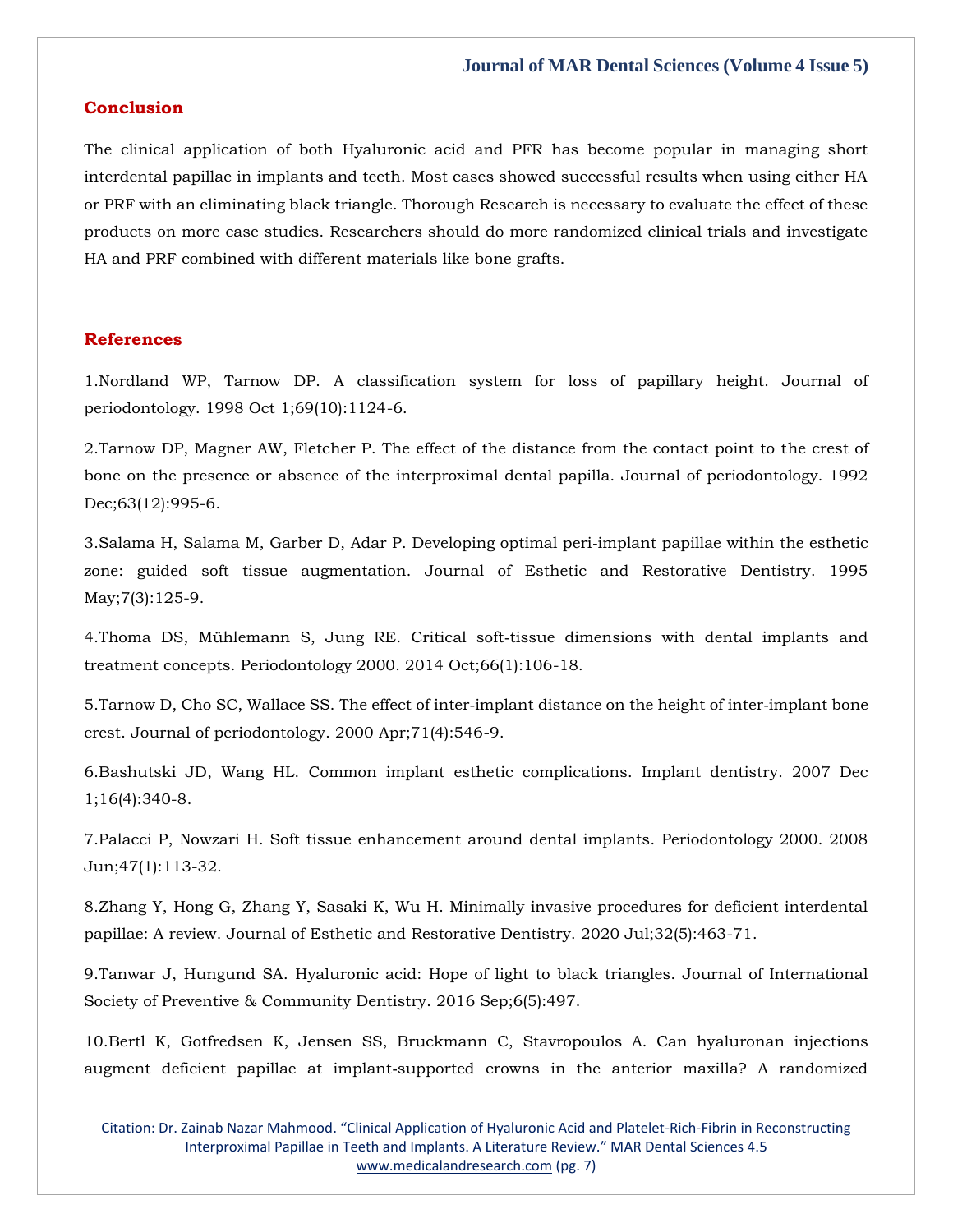controlled clinical trial with 6 months follow‐[up. Clinical oral implants research. 2017 Sep;28\(9\):1054-](https://www.google.com/search?q=Can+hyaluronan+injections+augment+deficient+papillae+at+implant%E2%80%90supported+crowns+in+the+anterior+maxilla%3F+A+randomized+controlled+clinical+trial+with+6+months+follow%E2%80%90up&sxsrf=APq-WBtnH0Usa6qDcrUrAiGhW2idyvUuVw%3A1643812843827&ei=65f6YYTqMfK_3LUPpqKJcA&ved=0ahUKEwjEi4iFoOH1AhXyH7cAHSZRAg4Q4dUDCA4&uact=5&oq=Can+hyaluronan+injections+augment+deficient+papillae+at+implant%E2%80%90supported+crowns+in+the+anterior+maxilla%3F+A+randomized+controlled+clinical+trial+with+6+months+follow%E2%80%90up&gs_lcp=Cgdnd3Mtd2l6EAMyBwgjEOoCECcyBwgjEOoCECcyBwgjEOoCECcyBwgjEOoCECcyBwgjEOoCECcyBwgjEOoCECcyBwgjEOoCECcyBwgjEOoCECcyBwgjEOoCECcyBwgjEOoCECdKBAhBGABKBAhGGABQnQZYnQZgvAhoAXACeACAAQCIAQCSAQCYAQCgAQGgAQKwAQrAAQE&sclient=gws-wiz) [61.](https://www.google.com/search?q=Can+hyaluronan+injections+augment+deficient+papillae+at+implant%E2%80%90supported+crowns+in+the+anterior+maxilla%3F+A+randomized+controlled+clinical+trial+with+6+months+follow%E2%80%90up&sxsrf=APq-WBtnH0Usa6qDcrUrAiGhW2idyvUuVw%3A1643812843827&ei=65f6YYTqMfK_3LUPpqKJcA&ved=0ahUKEwjEi4iFoOH1AhXyH7cAHSZRAg4Q4dUDCA4&uact=5&oq=Can+hyaluronan+injections+augment+deficient+papillae+at+implant%E2%80%90supported+crowns+in+the+anterior+maxilla%3F+A+randomized+controlled+clinical+trial+with+6+months+follow%E2%80%90up&gs_lcp=Cgdnd3Mtd2l6EAMyBwgjEOoCECcyBwgjEOoCECcyBwgjEOoCECcyBwgjEOoCECcyBwgjEOoCECcyBwgjEOoCECcyBwgjEOoCECcyBwgjEOoCECcyBwgjEOoCECcyBwgjEOoCECdKBAhBGABKBAhGGABQnQZYnQZgvAhoAXACeACAAQCIAQCSAQCYAQCgAQGgAQKwAQrAAQE&sclient=gws-wiz)

11[.Becker W, Gabitov I, Stepanov M, Kois J, Smidt A, Becker BE. Minimally invasive treatment for](https://www.google.com/search?q=Minimally+invasive+treatment+for+papillae+deficiencies+in+the+esthetic+zone%3A+a+pilot+study&sxsrf=APq-WBtmzarTlRPBH5EHQmAk8NpJV-2O0w%3A1643812868055&ei=BJj6YYfqAoWQmgfc9qVg&ved=0ahUKEwiH_M6QoOH1AhUFiOYKHVx7CQwQ4dUDCA4&uact=5&oq=Minimally+invasive+treatment+for+papillae+deficiencies+in+the+esthetic+zone%3A+a+pilot+study&gs_lcp=Cgdnd3Mtd2l6EAMyBAgAEB46BwgjEOoCECdKBAhBGABKBAhGGABQyAZYyAZg4ghoAXAAeACAAfcBiAH3AZIBAzItMZgBAKABAaABArABCsABAQ&sclient=gws-wiz)  [papillae deficiencies in the esthetic zone: a pilot study. Clinical implant dentistry and related Research.](https://www.google.com/search?q=Minimally+invasive+treatment+for+papillae+deficiencies+in+the+esthetic+zone%3A+a+pilot+study&sxsrf=APq-WBtmzarTlRPBH5EHQmAk8NpJV-2O0w%3A1643812868055&ei=BJj6YYfqAoWQmgfc9qVg&ved=0ahUKEwiH_M6QoOH1AhUFiOYKHVx7CQwQ4dUDCA4&uact=5&oq=Minimally+invasive+treatment+for+papillae+deficiencies+in+the+esthetic+zone%3A+a+pilot+study&gs_lcp=Cgdnd3Mtd2l6EAMyBAgAEB46BwgjEOoCECdKBAhBGABKBAhGGABQyAZYyAZg4ghoAXAAeACAAfcBiAH3AZIBAzItMZgBAKABAaABArABCsABAQ&sclient=gws-wiz)  [2010 Mar;12\(1\):1-8.](https://www.google.com/search?q=Minimally+invasive+treatment+for+papillae+deficiencies+in+the+esthetic+zone%3A+a+pilot+study&sxsrf=APq-WBtmzarTlRPBH5EHQmAk8NpJV-2O0w%3A1643812868055&ei=BJj6YYfqAoWQmgfc9qVg&ved=0ahUKEwiH_M6QoOH1AhUFiOYKHVx7CQwQ4dUDCA4&uact=5&oq=Minimally+invasive+treatment+for+papillae+deficiencies+in+the+esthetic+zone%3A+a+pilot+study&gs_lcp=Cgdnd3Mtd2l6EAMyBAgAEB46BwgjEOoCECdKBAhBGABKBAhGGABQyAZYyAZg4ghoAXAAeACAAfcBiAH3AZIBAzItMZgBAKABAaABArABCsABAQ&sclient=gws-wiz)

12[.Singh S, Vandana KL. Use of different concentrations of hyaluronic acid in interdental papillary](https://www.google.com/search?q=Use+of+different+concentrations+of+hyaluronic+acid+in+interdental+papillary+deficiency+treatment%3A+A+clinical+study&sxsrf=APq-WBsryVUzVIoKikqi5N5J6XgAJXKosg%3A1643812906037&ei=Kpj6YZDVAZ3A3LUPr52PmAY&ved=0ahUKEwiQkt2ioOH1AhUdILcAHa_OA2MQ4dUDCA4&uact=5&oq=Use+of+different+concentrations+of+hyaluronic+acid+in+interdental+papillary+deficiency+treatment%3A+A+clinical+study&gs_lcp=Cgdnd3Mtd2l6EAMyBwgjEOoCECcyBwgjEOoCECcyBwgjEOoCECcyBwgjEOoCECcyBwgjEOoCECcyBwgjEOoCECcyBwgjEOoCECcyBwgjEOoCECcyBwgjEOoCECcyBwgjEOoCECdKBAhBGABKBAhGGABQsQVYsQVgvQdoAXAAeACAAQCIAQCSAQCYAQCgAQGgAQKwAQrAAQE&sclient=gws-wiz)  [deficiency treatment: A clinical study. Journal of Indian Society of Periodontology. 2019 Jan;23\(1\):35.](https://www.google.com/search?q=Use+of+different+concentrations+of+hyaluronic+acid+in+interdental+papillary+deficiency+treatment%3A+A+clinical+study&sxsrf=APq-WBsryVUzVIoKikqi5N5J6XgAJXKosg%3A1643812906037&ei=Kpj6YZDVAZ3A3LUPr52PmAY&ved=0ahUKEwiQkt2ioOH1AhUdILcAHa_OA2MQ4dUDCA4&uact=5&oq=Use+of+different+concentrations+of+hyaluronic+acid+in+interdental+papillary+deficiency+treatment%3A+A+clinical+study&gs_lcp=Cgdnd3Mtd2l6EAMyBwgjEOoCECcyBwgjEOoCECcyBwgjEOoCECcyBwgjEOoCECcyBwgjEOoCECcyBwgjEOoCECcyBwgjEOoCECcyBwgjEOoCECcyBwgjEOoCECcyBwgjEOoCECdKBAhBGABKBAhGGABQsQVYsQVgvQdoAXAAeACAAQCIAQCSAQCYAQCgAQGgAQKwAQrAAQE&sclient=gws-wiz)

13[.Vandana KL, Singh S, Anil L. Histologic evaluation of 5% Hyaluronic acid injection in oral tissue: A](https://www.google.com/search?q=Histologic+evaluation+of+5%25+Hyaluronic+acid+injection+in+oral+tissue%3A+A+pilot+study&sxsrf=APq-WBt4WNHMD4qk6Tf8SDVR62hbSm4Bpw%3A1643812932509&ei=RJj6Yb7PHvvhz7sPg-qkoAU&ved=0ahUKEwi-ga2voOH1AhX78HMBHQM1CVQQ4dUDCA4&uact=5&oq=Histologic+evaluation+of+5%25+Hyaluronic+acid+injection+in+oral+tissue%3A+A+pilot+study&gs_lcp=Cgdnd3Mtd2l6EAM6BwgjEOoCECdKBAhBGABKBAhGGABQ4AVY4AVgxwhoAXACeACAAfUBiAH1AZIBAzItMZgBAKABAaABArABCsABAQ&sclient=gws-wiz)  [pilot study. Int J Mol Biol Open Access. 2019;4\(6\):206-8.](https://www.google.com/search?q=Histologic+evaluation+of+5%25+Hyaluronic+acid+injection+in+oral+tissue%3A+A+pilot+study&sxsrf=APq-WBt4WNHMD4qk6Tf8SDVR62hbSm4Bpw%3A1643812932509&ei=RJj6Yb7PHvvhz7sPg-qkoAU&ved=0ahUKEwi-ga2voOH1AhX78HMBHQM1CVQQ4dUDCA4&uact=5&oq=Histologic+evaluation+of+5%25+Hyaluronic+acid+injection+in+oral+tissue%3A+A+pilot+study&gs_lcp=Cgdnd3Mtd2l6EAM6BwgjEOoCECdKBAhBGABKBAhGGABQ4AVY4AVgxwhoAXACeACAAfUBiAH1AZIBAzItMZgBAKABAaABArABCsABAQ&sclient=gws-wiz)

14[.Lee WP, Seo YS, Kim HJ, Yu SJ, Kim BO. The association between radiographic embrasure](https://www.google.com/search?q=The+association+between+radiographic+embrasure+morphology+and+interdental+papilla+reconstruction+using+injectable+hyaluronic+acid+gel&sxsrf=APq-WBvBbXPox3WRe1lhDJJqQyxL-5apnw%3A1643812953167&ei=WZj6YYDCCZTiz7sPqLGm2Ao&ved=0ahUKEwjA0pm5oOH1AhUU8XMBHaiYCasQ4dUDCA4&uact=5&oq=The+association+between+radiographic+embrasure+morphology+and+interdental+papilla+reconstruction+using+injectable+hyaluronic+acid+gel&gs_lcp=Cgdnd3Mtd2l6EAMyBwgjEOoCECcyBwgjEOoCECcyBwgjEOoCECcyBwgjEOoCECcyBwgjEOoCECcyBwgjEOoCECcyBwgjEOoCECcyBwgjEOoCECcyBwgjEOoCECcyBwgjEOoCECdKBAhBGABKBAhGGABQrgVYrgVg8wdoAXAAeACAAQCIAQCSAQCYAQCgAQGgAQKwAQrAAQE&sclient=gws-wiz)  [morphology and interdental papilla reconstruction using injectable hyaluronic acid gel. Journal of](https://www.google.com/search?q=The+association+between+radiographic+embrasure+morphology+and+interdental+papilla+reconstruction+using+injectable+hyaluronic+acid+gel&sxsrf=APq-WBvBbXPox3WRe1lhDJJqQyxL-5apnw%3A1643812953167&ei=WZj6YYDCCZTiz7sPqLGm2Ao&ved=0ahUKEwjA0pm5oOH1AhUU8XMBHaiYCasQ4dUDCA4&uact=5&oq=The+association+between+radiographic+embrasure+morphology+and+interdental+papilla+reconstruction+using+injectable+hyaluronic+acid+gel&gs_lcp=Cgdnd3Mtd2l6EAMyBwgjEOoCECcyBwgjEOoCECcyBwgjEOoCECcyBwgjEOoCECcyBwgjEOoCECcyBwgjEOoCECcyBwgjEOoCECcyBwgjEOoCECcyBwgjEOoCECcyBwgjEOoCECdKBAhBGABKBAhGGABQrgVYrgVg8wdoAXAAeACAAQCIAQCSAQCYAQCgAQGgAQKwAQrAAQE&sclient=gws-wiz)  [periodontal & implant science. 2016 Aug 1;46\(4\):277-87.](https://www.google.com/search?q=The+association+between+radiographic+embrasure+morphology+and+interdental+papilla+reconstruction+using+injectable+hyaluronic+acid+gel&sxsrf=APq-WBvBbXPox3WRe1lhDJJqQyxL-5apnw%3A1643812953167&ei=WZj6YYDCCZTiz7sPqLGm2Ao&ved=0ahUKEwjA0pm5oOH1AhUU8XMBHaiYCasQ4dUDCA4&uact=5&oq=The+association+between+radiographic+embrasure+morphology+and+interdental+papilla+reconstruction+using+injectable+hyaluronic+acid+gel&gs_lcp=Cgdnd3Mtd2l6EAMyBwgjEOoCECcyBwgjEOoCECcyBwgjEOoCECcyBwgjEOoCECcyBwgjEOoCECcyBwgjEOoCECcyBwgjEOoCECcyBwgjEOoCECcyBwgjEOoCECcyBwgjEOoCECdKBAhBGABKBAhGGABQrgVYrgVg8wdoAXAAeACAAQCIAQCSAQCYAQCgAQGgAQKwAQrAAQE&sclient=gws-wiz)

15[.Ayoub AH, Belal SM. Peri-Implant Soft Tissue Augmentation Using Platelet Rich Fibrin \(PRF\) in](https://www.google.com/search?q=Peri-Implant+Soft+Tissue+Augmentation+Using+Platelet+Rich+Fibrin+%28PRF%29+in+Esthetic+Zone%3A+A+Case+Report&sxsrf=APq-WBt_8KLbhry7O0DlO9AW3UweooyKzA%3A1643812973643&ei=bZj6Ya3hJrfez7sP4oqysAI&ved=0ahUKEwjty_vCoOH1AhU373MBHWKFDCYQ4dUDCA4&uact=5&oq=Peri-Implant+Soft+Tissue+Augmentation+Using+Platelet+Rich+Fibrin+%28PRF%29+in+Esthetic+Zone%3A+A+Case+Report&gs_lcp=Cgdnd3Mtd2l6EAMyBwgjEOoCECcyBwgjEOoCECcyBwgjEOoCECcyBwgjEOoCECcyBwgjEOoCECcyBwgjEOoCECcyBwgjEOoCECcyBwgjEOoCECcyBwgjEOoCECcyBwgjEOoCECdKBAhBGABKBAhGGABQswVYswVgkghoAXAAeACAAQCIAQCSAQCYAQCgAQGgAQKwAQrAAQE&sclient=gws-wiz)  [Esthetic Zone: A Case Report. EC Dental Science. 2016;6:1418-23.](https://www.google.com/search?q=Peri-Implant+Soft+Tissue+Augmentation+Using+Platelet+Rich+Fibrin+%28PRF%29+in+Esthetic+Zone%3A+A+Case+Report&sxsrf=APq-WBt_8KLbhry7O0DlO9AW3UweooyKzA%3A1643812973643&ei=bZj6Ya3hJrfez7sP4oqysAI&ved=0ahUKEwjty_vCoOH1AhU373MBHWKFDCYQ4dUDCA4&uact=5&oq=Peri-Implant+Soft+Tissue+Augmentation+Using+Platelet+Rich+Fibrin+%28PRF%29+in+Esthetic+Zone%3A+A+Case+Report&gs_lcp=Cgdnd3Mtd2l6EAMyBwgjEOoCECcyBwgjEOoCECcyBwgjEOoCECcyBwgjEOoCECcyBwgjEOoCECcyBwgjEOoCECcyBwgjEOoCECcyBwgjEOoCECcyBwgjEOoCECcyBwgjEOoCECdKBAhBGABKBAhGGABQswVYswVgkghoAXAAeACAAQCIAQCSAQCYAQCgAQGgAQKwAQrAAQE&sclient=gws-wiz)

16[.Choukroun J, Diss A, Simonpieri A, Girard MO, Schoeffler C, Dohan SL, Dohan AJ, Mouhyi J, Dohan](https://www.google.com/search?q=Platelet-rich+fibrin+%28PRF%29%3A+a+second-generation+platelet+concentrate.+Part+IV%3A+clinical+effects+on+tissue+healing&sxsrf=APq-WBsSiTFr9dowtGgL8UWK8UMVsapZ4g%3A1643812990982&ei=fpj6Yd6JO-vD3LUPmp640AM&ved=0ahUKEwjewJ3LoOH1AhXrIbcAHRoPDjoQ4dUDCA4&uact=5&oq=Platelet-rich+fibrin+%28PRF%29%3A+a+second-generation+platelet+concentrate.+Part+IV%3A+clinical+effects+on+tissue+healing&gs_lcp=Cgdnd3Mtd2l6EAMyBwgjEOoCECcyBwgjEOoCECcyBwgjEOoCECcyBwgjEOoCECcyBwgjEOoCECcyBwgjEOoCECcyBwgjEOoCECcyBwgjEOoCECcyBwgjEOoCECcyBwgjEOoCECdKBAhBGABKBAhGGABQpwZYpwZgoghoAXAAeACAAQCIAQCSAQCYAQCgAQGgAQKwAQrAAQE&sclient=gws-wiz)  [DM. Platelet-rich fibrin \(PRF\): a second-generation platelet concentrate. Part IV: clinical effects on tissue](https://www.google.com/search?q=Platelet-rich+fibrin+%28PRF%29%3A+a+second-generation+platelet+concentrate.+Part+IV%3A+clinical+effects+on+tissue+healing&sxsrf=APq-WBsSiTFr9dowtGgL8UWK8UMVsapZ4g%3A1643812990982&ei=fpj6Yd6JO-vD3LUPmp640AM&ved=0ahUKEwjewJ3LoOH1AhXrIbcAHRoPDjoQ4dUDCA4&uact=5&oq=Platelet-rich+fibrin+%28PRF%29%3A+a+second-generation+platelet+concentrate.+Part+IV%3A+clinical+effects+on+tissue+healing&gs_lcp=Cgdnd3Mtd2l6EAMyBwgjEOoCECcyBwgjEOoCECcyBwgjEOoCECcyBwgjEOoCECcyBwgjEOoCECcyBwgjEOoCECcyBwgjEOoCECcyBwgjEOoCECcyBwgjEOoCECcyBwgjEOoCECdKBAhBGABKBAhGGABQpwZYpwZgoghoAXAAeACAAQCIAQCSAQCYAQCgAQGgAQKwAQrAAQE&sclient=gws-wiz)  [healing. Oral Surgery, Oral Medicine, Oral Pathology, Oral Radiology, and Endodontology. 2006](https://www.google.com/search?q=Platelet-rich+fibrin+%28PRF%29%3A+a+second-generation+platelet+concentrate.+Part+IV%3A+clinical+effects+on+tissue+healing&sxsrf=APq-WBsSiTFr9dowtGgL8UWK8UMVsapZ4g%3A1643812990982&ei=fpj6Yd6JO-vD3LUPmp640AM&ved=0ahUKEwjewJ3LoOH1AhXrIbcAHRoPDjoQ4dUDCA4&uact=5&oq=Platelet-rich+fibrin+%28PRF%29%3A+a+second-generation+platelet+concentrate.+Part+IV%3A+clinical+effects+on+tissue+healing&gs_lcp=Cgdnd3Mtd2l6EAMyBwgjEOoCECcyBwgjEOoCECcyBwgjEOoCECcyBwgjEOoCECcyBwgjEOoCECcyBwgjEOoCECcyBwgjEOoCECcyBwgjEOoCECcyBwgjEOoCECcyBwgjEOoCECdKBAhBGABKBAhGGABQpwZYpwZgoghoAXAAeACAAQCIAQCSAQCYAQCgAQGgAQKwAQrAAQE&sclient=gws-wiz) Mar [1;101\(3\):e56-60.](https://www.google.com/search?q=Platelet-rich+fibrin+%28PRF%29%3A+a+second-generation+platelet+concentrate.+Part+IV%3A+clinical+effects+on+tissue+healing&sxsrf=APq-WBsSiTFr9dowtGgL8UWK8UMVsapZ4g%3A1643812990982&ei=fpj6Yd6JO-vD3LUPmp640AM&ved=0ahUKEwjewJ3LoOH1AhXrIbcAHRoPDjoQ4dUDCA4&uact=5&oq=Platelet-rich+fibrin+%28PRF%29%3A+a+second-generation+platelet+concentrate.+Part+IV%3A+clinical+effects+on+tissue+healing&gs_lcp=Cgdnd3Mtd2l6EAMyBwgjEOoCECcyBwgjEOoCECcyBwgjEOoCECcyBwgjEOoCECcyBwgjEOoCECcyBwgjEOoCECcyBwgjEOoCECcyBwgjEOoCECcyBwgjEOoCECcyBwgjEOoCECdKBAhBGABKBAhGGABQpwZYpwZgoghoAXAAeACAAQCIAQCSAQCYAQCgAQGgAQKwAQrAAQE&sclient=gws-wiz)

17[.Dohan DM, Choukroun J, Diss A, Dohan SL, Dohan AJ, Mouhyi J, Gogly B. Platelet-rich fibrin \(PRF\):](https://www.google.com/search?q=Platelet-rich+fibrin+%28PRF%29%3A+a+second-generation+platelet+concentrate.+Part+II%3A+platelet-related+biologic+features&sxsrf=APq-WBt83H1Kib58LHiVyAui_zbXtLyPvg%3A1643813047098&ei=t5j6Ye6nBYmLseMPg_mQeA&ved=0ahUKEwiu3_7loOH1AhWJRWwGHYM8BA8Q4dUDCA4&uact=5&oq=Platelet-rich+fibrin+%28PRF%29%3A+a+second-generation+platelet+concentrate.+Part+II%3A+platelet-related+biologic+features&gs_lcp=Cgdnd3Mtd2l6EAMyBwgjEOoCECcyBwgjEOoCECcyBwgjEOoCECcyBwgjEOoCECcyBwgjEOoCECcyBwgjEOoCECcyBwgjEOoCECcyBwgjEOoCECcyBwgjEOoCECcyBwgjEOoCECdKBAhBGABKBAhGGABQzQVYzQVgqwhoAXACeACAAQCIAQCSAQCYAQCgAQGgAQKwAQrAAQE&sclient=gws-wiz)  [a second-generation platelet concentrate. Part II: platelet-related biologic features. Oral Surgery, Oral](https://www.google.com/search?q=Platelet-rich+fibrin+%28PRF%29%3A+a+second-generation+platelet+concentrate.+Part+II%3A+platelet-related+biologic+features&sxsrf=APq-WBt83H1Kib58LHiVyAui_zbXtLyPvg%3A1643813047098&ei=t5j6Ye6nBYmLseMPg_mQeA&ved=0ahUKEwiu3_7loOH1AhWJRWwGHYM8BA8Q4dUDCA4&uact=5&oq=Platelet-rich+fibrin+%28PRF%29%3A+a+second-generation+platelet+concentrate.+Part+II%3A+platelet-related+biologic+features&gs_lcp=Cgdnd3Mtd2l6EAMyBwgjEOoCECcyBwgjEOoCECcyBwgjEOoCECcyBwgjEOoCECcyBwgjEOoCECcyBwgjEOoCECcyBwgjEOoCECcyBwgjEOoCECcyBwgjEOoCECcyBwgjEOoCECdKBAhBGABKBAhGGABQzQVYzQVgqwhoAXACeACAAQCIAQCSAQCYAQCgAQGgAQKwAQrAAQE&sclient=gws-wiz)  [Medicine, Oral Pathology, Oral Radiology, and Endodontology. 2006 Mar 1;101\(3\):e45-50.](https://www.google.com/search?q=Platelet-rich+fibrin+%28PRF%29%3A+a+second-generation+platelet+concentrate.+Part+II%3A+platelet-related+biologic+features&sxsrf=APq-WBt83H1Kib58LHiVyAui_zbXtLyPvg%3A1643813047098&ei=t5j6Ye6nBYmLseMPg_mQeA&ved=0ahUKEwiu3_7loOH1AhWJRWwGHYM8BA8Q4dUDCA4&uact=5&oq=Platelet-rich+fibrin+%28PRF%29%3A+a+second-generation+platelet+concentrate.+Part+II%3A+platelet-related+biologic+features&gs_lcp=Cgdnd3Mtd2l6EAMyBwgjEOoCECcyBwgjEOoCECcyBwgjEOoCECcyBwgjEOoCECcyBwgjEOoCECcyBwgjEOoCECcyBwgjEOoCECcyBwgjEOoCECcyBwgjEOoCECcyBwgjEOoCECdKBAhBGABKBAhGGABQzQVYzQVgqwhoAXACeACAAQCIAQCSAQCYAQCgAQGgAQKwAQrAAQE&sclient=gws-wiz)

18[.Singh D, Jhingran R, Bains VK, Madan R, Srivastava R. Efficacy of platelet-rich fibrin in interdental](https://www.google.com/search?q=Efficacy+of+platelet-rich+fibrin+in+interdental+papilla+reconstruction+as+compared+to+connective+tissue+using+microsurgical+approach&sxsrf=APq-WBs6m2Srg8yP_VBhJ377Jg9h4q7YTA%3A1643813088468&ei=4Jj6YcHhG-mXseMPn9aKyAE&ved=0ahUKEwjB0dv5oOH1AhXpS2wGHR-rAhkQ4dUDCA4&uact=5&oq=Efficacy+of+platelet-rich+fibrin+in+interdental+papilla+reconstruction+as+compared+to+connective+tissue+using+microsurgical+approach&gs_lcp=Cgdnd3Mtd2l6EAMyBwgjEOoCECcyBwgjEOoCECcyBwgjEOoCECcyBwgjEOoCECcyBwgjEOoCECcyBwgjEOoCECcyBwgjEOoCECcyBwgjEOoCECcyBwgjEOoCECcyBwgjEOoCECdKBAhBGABKBAhGGABQ9QVY9QVguAhoAXACeACAAQCIAQCSAQCYAQCgAQGgAQKwAQrAAQE&sclient=gws-wiz)  [papilla reconstruction as compared to connective tissue using microsurgical approach. Contemporary](https://www.google.com/search?q=Efficacy+of+platelet-rich+fibrin+in+interdental+papilla+reconstruction+as+compared+to+connective+tissue+using+microsurgical+approach&sxsrf=APq-WBs6m2Srg8yP_VBhJ377Jg9h4q7YTA%3A1643813088468&ei=4Jj6YcHhG-mXseMPn9aKyAE&ved=0ahUKEwjB0dv5oOH1AhXpS2wGHR-rAhkQ4dUDCA4&uact=5&oq=Efficacy+of+platelet-rich+fibrin+in+interdental+papilla+reconstruction+as+compared+to+connective+tissue+using+microsurgical+approach&gs_lcp=Cgdnd3Mtd2l6EAMyBwgjEOoCECcyBwgjEOoCECcyBwgjEOoCECcyBwgjEOoCECcyBwgjEOoCECcyBwgjEOoCECcyBwgjEOoCECcyBwgjEOoCECcyBwgjEOoCECcyBwgjEOoCECdKBAhBGABKBAhGGABQ9QVY9QVguAhoAXACeACAAQCIAQCSAQCYAQCgAQGgAQKwAQrAAQE&sclient=gws-wiz)  [Clinical Dentistry. 2019 Oct;10\(4\):643.](https://www.google.com/search?q=Efficacy+of+platelet-rich+fibrin+in+interdental+papilla+reconstruction+as+compared+to+connective+tissue+using+microsurgical+approach&sxsrf=APq-WBs6m2Srg8yP_VBhJ377Jg9h4q7YTA%3A1643813088468&ei=4Jj6YcHhG-mXseMPn9aKyAE&ved=0ahUKEwjB0dv5oOH1AhXpS2wGHR-rAhkQ4dUDCA4&uact=5&oq=Efficacy+of+platelet-rich+fibrin+in+interdental+papilla+reconstruction+as+compared+to+connective+tissue+using+microsurgical+approach&gs_lcp=Cgdnd3Mtd2l6EAMyBwgjEOoCECcyBwgjEOoCECcyBwgjEOoCECcyBwgjEOoCECcyBwgjEOoCECcyBwgjEOoCECcyBwgjEOoCECcyBwgjEOoCECcyBwgjEOoCECcyBwgjEOoCECdKBAhBGABKBAhGGABQ9QVY9QVguAhoAXACeACAAQCIAQCSAQCYAQCgAQGgAQKwAQrAAQE&sclient=gws-wiz)

19[.Peck MT, Hiss D, Stephen L, Olivier A. The in vitro effect of leukocyte-and platelet-rich fibrin \(L-PRF\)](https://www.google.com/search?q=The+in+vitro+effect+of+leukocyte-and+platelet-rich+fibrin+%28L-PRF%29+and+cross-linked+hyaluronic+acid+on+fibroblast+viability+and+proliferation&sxsrf=APq-WBujmg2gPivhc56SwgHuVJoAfClP1g%3A1643813141555&ei=FZn6YdqkIe2RseMPifq-mAk&ved=0ahUKEwiag4SToeH1AhXtSGwGHQm9D5MQ4dUDCA4&uact=5&oq=The+in+vitro+effect+of+leukocyte-and+platelet-rich+fibrin+%28L-PRF%29+and+cross-linked+hyaluronic+acid+on+fibroblast+viability+and+proliferation&gs_lcp=Cgdnd3Mtd2l6EAMyBwgjEOoCECcyBwgjEOoCECcyBwgjEOoCECcyBwgjEOoCECcyBwgjEOoCECcyBwgjEOoCECcyBwgjEOoCECcyBwgjEOoCECcyBwgjEOoCECcyBwgjEOoCECdKBAhBGABKBAhGGABQoQVYoQVg7gdoAXAAeACAAQCIAQCSAQCYAQCgAQGgAQKwAQrAAQE&sclient=gws-wiz)  [and cross-linked hyaluronic acid on fibroblast viability and proliferation. South African Dental Journal.](https://www.google.com/search?q=The+in+vitro+effect+of+leukocyte-and+platelet-rich+fibrin+%28L-PRF%29+and+cross-linked+hyaluronic+acid+on+fibroblast+viability+and+proliferation&sxsrf=APq-WBujmg2gPivhc56SwgHuVJoAfClP1g%3A1643813141555&ei=FZn6YdqkIe2RseMPifq-mAk&ved=0ahUKEwiag4SToeH1AhXtSGwGHQm9D5MQ4dUDCA4&uact=5&oq=The+in+vitro+effect+of+leukocyte-and+platelet-rich+fibrin+%28L-PRF%29+and+cross-linked+hyaluronic+acid+on+fibroblast+viability+and+proliferation&gs_lcp=Cgdnd3Mtd2l6EAMyBwgjEOoCECcyBwgjEOoCECcyBwgjEOoCECcyBwgjEOoCECcyBwgjEOoCECcyBwgjEOoCECcyBwgjEOoCECcyBwgjEOoCECcyBwgjEOoCECcyBwgjEOoCECdKBAhBGABKBAhGGABQoQVYoQVg7gdoAXAAeACAAQCIAQCSAQCYAQCgAQGgAQKwAQrAAQE&sclient=gws-wiz)  [2018 Jul;73\(6\):395-9.](https://www.google.com/search?q=The+in+vitro+effect+of+leukocyte-and+platelet-rich+fibrin+%28L-PRF%29+and+cross-linked+hyaluronic+acid+on+fibroblast+viability+and+proliferation&sxsrf=APq-WBujmg2gPivhc56SwgHuVJoAfClP1g%3A1643813141555&ei=FZn6YdqkIe2RseMPifq-mAk&ved=0ahUKEwiag4SToeH1AhXtSGwGHQm9D5MQ4dUDCA4&uact=5&oq=The+in+vitro+effect+of+leukocyte-and+platelet-rich+fibrin+%28L-PRF%29+and+cross-linked+hyaluronic+acid+on+fibroblast+viability+and+proliferation&gs_lcp=Cgdnd3Mtd2l6EAMyBwgjEOoCECcyBwgjEOoCECcyBwgjEOoCECcyBwgjEOoCECcyBwgjEOoCECcyBwgjEOoCECcyBwgjEOoCECcyBwgjEOoCECcyBwgjEOoCECcyBwgjEOoCECdKBAhBGABKBAhGGABQoQVYoQVg7gdoAXAAeACAAQCIAQCSAQCYAQCgAQGgAQKwAQrAAQE&sclient=gws-wiz)

20[.Soni R, Priya A, Yadav H, Kumar V, Mishra N. Multilayered Platelet-rich Fibrin as a Barrier Membrane](https://www.google.com/search?q=Multilayered+Platelet-rich+Fibrin+as+a+Barrier+Membrane+in+Guided+Bone+Regeneration+with+Simultaneous+Implant+Placement%3A+A+3-year+Follow-up&sxsrf=APq-WBuHI0xwV7nLKkbnpnVKT4zMQLssAg%3A1643813162365&ei=Kpn6YfjdFb2gseMPmqGUiAw&ved=0ahUKEwj4mvqcoeH1AhU9UGwGHZoQBcEQ4dUDCA4&uact=5&oq=Multilayered+Platelet-rich+Fibrin+as+a+Barrier+Membrane+in+Guided+Bone+Regeneration+with+Simultaneous+Implant+Placement%3A+A+3-year+Follow-up&gs_lcp=Cgdnd3Mtd2l6EAMyBwgjEOoCECcyBwgjEOoCECcyBwgjEOoCECcyBwgjEOoCECcyBwgjEOoCECcyBwgjEOoCECcyBwgjEOoCECcyBwgjEOoCECcyBwgjEOoCECcyBwgjEOoCECdKBAhBGABKBAhGGABQtgVYtgVg7AdoAXAAeACAAQCIAQCSAQCYAQCgAQGgAQKwAQrAAQE&sclient=gws-wiz)  [in Guided Bone Regeneration with Simultaneous Implant Placement: A 3-year Follow-up. Dent.](https://www.google.com/search?q=Multilayered+Platelet-rich+Fibrin+as+a+Barrier+Membrane+in+Guided+Bone+Regeneration+with+Simultaneous+Implant+Placement%3A+A+3-year+Follow-up&sxsrf=APq-WBuHI0xwV7nLKkbnpnVKT4zMQLssAg%3A1643813162365&ei=Kpn6YfjdFb2gseMPmqGUiAw&ved=0ahUKEwj4mvqcoeH1AhU9UGwGHZoQBcEQ4dUDCA4&uact=5&oq=Multilayered+Platelet-rich+Fibrin+as+a+Barrier+Membrane+in+Guided+Bone+Regeneration+with+Simultaneous+Implant+Placement%3A+A+3-year+Follow-up&gs_lcp=Cgdnd3Mtd2l6EAMyBwgjEOoCECcyBwgjEOoCECcyBwgjEOoCECcyBwgjEOoCECcyBwgjEOoCECcyBwgjEOoCECcyBwgjEOoCECcyBwgjEOoCECcyBwgjEOoCECcyBwgjEOoCECdKBAhBGABKBAhGGABQtgVYtgVg7AdoAXAAeACAAQCIAQCSAQCYAQCgAQGgAQKwAQrAAQE&sclient=gws-wiz)  [2020;11\(4\):328-31.](https://www.google.com/search?q=Multilayered+Platelet-rich+Fibrin+as+a+Barrier+Membrane+in+Guided+Bone+Regeneration+with+Simultaneous+Implant+Placement%3A+A+3-year+Follow-up&sxsrf=APq-WBuHI0xwV7nLKkbnpnVKT4zMQLssAg%3A1643813162365&ei=Kpn6YfjdFb2gseMPmqGUiAw&ved=0ahUKEwj4mvqcoeH1AhU9UGwGHZoQBcEQ4dUDCA4&uact=5&oq=Multilayered+Platelet-rich+Fibrin+as+a+Barrier+Membrane+in+Guided+Bone+Regeneration+with+Simultaneous+Implant+Placement%3A+A+3-year+Follow-up&gs_lcp=Cgdnd3Mtd2l6EAMyBwgjEOoCECcyBwgjEOoCECcyBwgjEOoCECcyBwgjEOoCECcyBwgjEOoCECcyBwgjEOoCECcyBwgjEOoCECcyBwgjEOoCECcyBwgjEOoCECcyBwgjEOoCECdKBAhBGABKBAhGGABQtgVYtgVg7AdoAXAAeACAAQCIAQCSAQCYAQCgAQGgAQKwAQrAAQE&sclient=gws-wiz)

Citation: Dr. Zainab Nazar Mahmood. "Clinical Application of Hyaluronic Acid and Platelet-Rich-Fibrin in Reconstructing Interproximal Papillae in Teeth and Implants. A Literature Review." MAR Dental Sciences 4.5 [www.medicalandresearch.com](http://www.medicalandresearch.com/) (pg. 8)